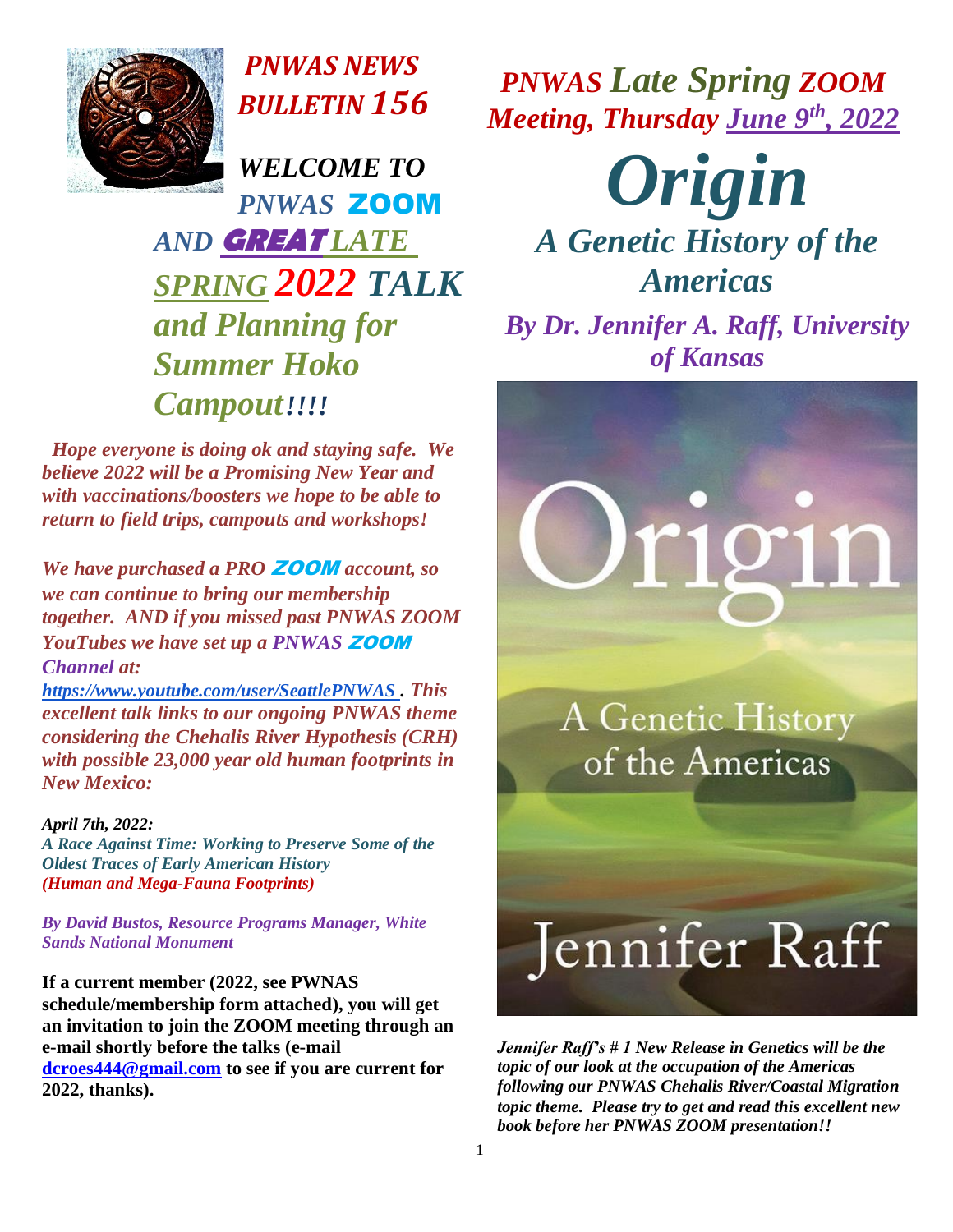Jennifer Raff builds a great case, in line with our Chehalis River Hypothesis theme, using both archaeological and genetic evidence that the path to the Americas follows the Coastal Migration Theory. She sees Beringia not as a bridge but a homeland inhabited for millenniums by ancestors of the First Peoples of the Americas, tying in well with the PNWAS talk by Dr. John Blong, WSU (see on our PNWAS YouTube Channel link, above).

#### Dispersal of First Peoples into the Americas



*Around 15,000 years ago, the ancestors of people in Central and South America began moving south rapidly, likely traveling by boat along the coasts. Jennifer Raff*



*Beringia National Park in present-day Russia is part of what was once a vast refuge that allowed ancestors of Native Americans to cross into North America and survive the ice age. Yuri Smityuk/TASS[/Getty Images](https://www.gettyimages.com/detail/news-photo/mountains-at-the-beringia-national-park-yuri-smityuk-tass-news-photo/1158373071?adppopup=true)*

**Dr. Jennifer Raff:** *I present this history of the last 36,000 years of migration from the perspective of a Western scientist who places genetic evidence in the forefront of the investigation and then tests the models it produces with archaeological, linguistic, and environmental evidence. For many Indigenous peoples, this is not the whole story or the only story that should be told.*

*As you read this genetic chronicle, please do not lose sight of the dignity of the human beings who lived this history and the rich complexity of individual existences that are lost in the telling. The story I tell here is akin to reconstructing a person's entire life by stitching together the photos they posted on Instagram. Not inaccurate, necessarily, just … incomplete.*

Please get her #1 new release book on Kindle, book, or audio on Amazon so you are ready for our June PNWAS Zoom visit with Dr. Raff.



*Dr. Jennifer Raff visits Charles Darwin's Down House, UK.*

*PNWAS Summer Fieldtrip— August 26th -28th, 2022, for the Hoko River Mouth Retreat (HRMR) campout—and Makah Days (Tribe is open and advertising), and possibly an optional hike to the Ozette Site Saturday and/or Sunday. Bring family and friends*